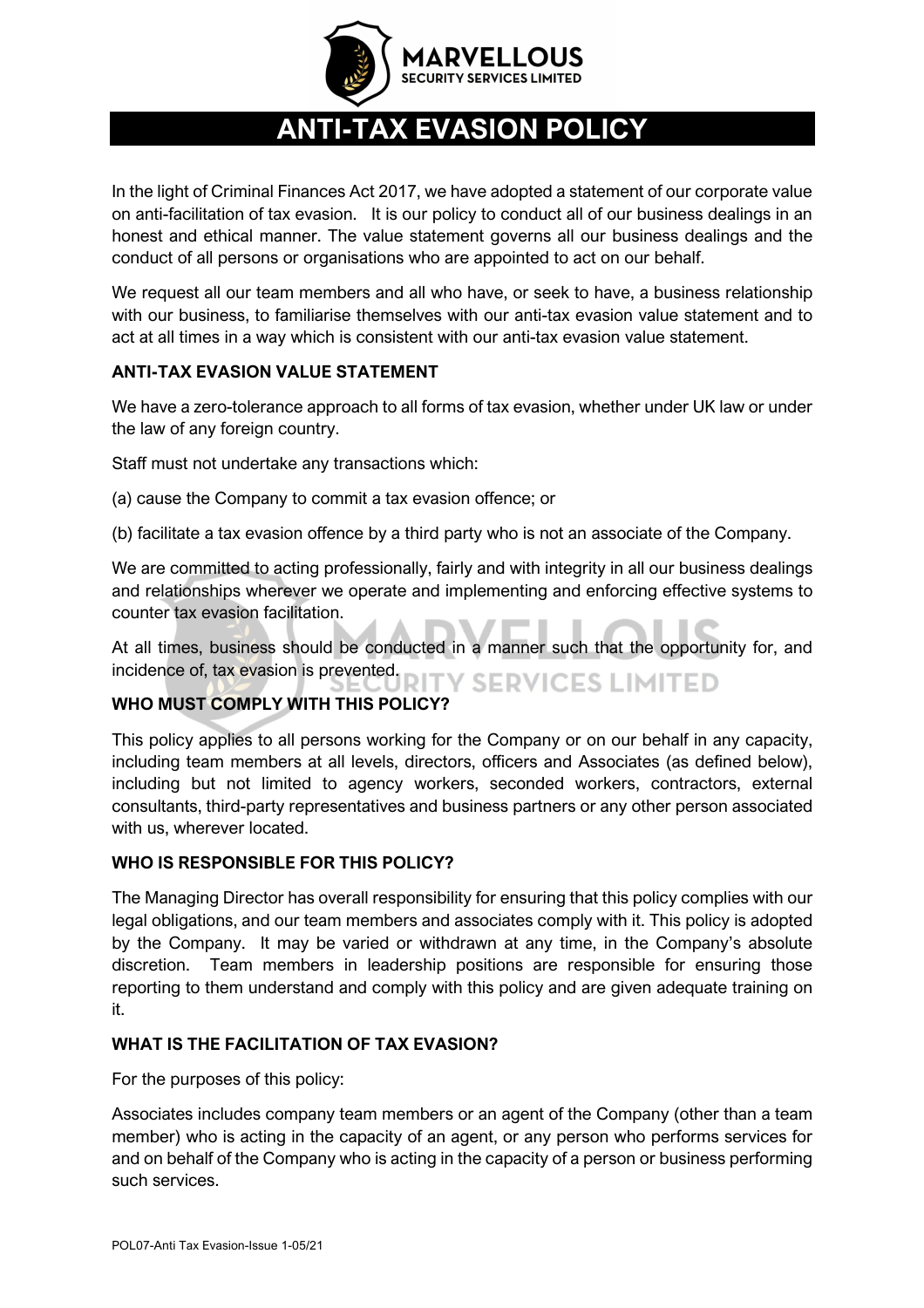

Tax Evasion means an offence of cheating the public revenue or fraudulently evading UK tax, and is a criminal offence. The offence requires an element of fraud, which means there must be deliberate action, or omission with dishonest intent.

Tax Evasion Facilitation means being knowingly concerned in, or taking steps with a view to, the fraudulent evasion of tax (whether UK tax or tax in a foreign country by another person, or aiding, abetting, counselling or procuring the commission of that offence). Tax evasion facilitation is a criminal offence, where it is done deliberately and dishonestly.

Tax evasion is not the same as tax avoidance or tax planning. Tax evasion involves deliberate and dishonest conduct. Tax avoidance is not illegal and involves taking steps, within the law, to minimise tax payable (or maximise tax reliefs).

Tax means all forms of UK taxation, including but not limited to corporation tax, income tax, value added tax, stamp duty, stamp duty land tax, national insurance contributions (and their equivalents in any non-UK jurisdiction) and includes duty and any other form of taxation (however described).

## **COMPANY RESPONSIBILITIES**

The Company has established procedures governing certain transactions with third parties designed to prevent specific areas of possible tax evasion by a third party.

## **WHAT TEAM MEMBERS AND ASSOCIATES MUST NOT DO**

Team members and Associates must at all times adhere to the anti-tax evasion value statement and must ensure that they read, understand and comply with this policy.

It is not acceptable for team members and Associates to:

- IES LIMITED • Engage in any form of facilitating Tax Evasion or Foreign Tax Evasion
- Aid, abet, counsel or procure the commission of a Tax Evasion offence or Foreign Tax Evasion offence by another person;
- Fail to promptly report any request or demand from any third party to facilitate the fraudulent Evasion of Tax by another person, in accordance with this policy; or
- Engage in any other activity that might lead to a breach of this policy; or
- Threaten or retaliate against another individual who has refused to commit a Tax Evasion offence or a Foreign Tax Evasion offence or who has raised concerns under this policy
- An offence under the law of any part of the UK consisting of being knowingly concerned in, or taking steps with a view to, the fraudulent evasion of tax.

## PREVENTION THROUGH VIGILANCE

There is not an exhaustive list of Tax Evasion opportunities. At a more general level, the best defence against Tax Evasion and facilitation of Tax Evasion remains the vigilance of our team members and the adoption of a common-sense approach supported by our clear whistleblowing procedure. In applying common sense, team members must be aware of the following:

• Is there anything unusual about the manner in which an Associate of the Company is conducting their relationship with the third party (usually a customer)?